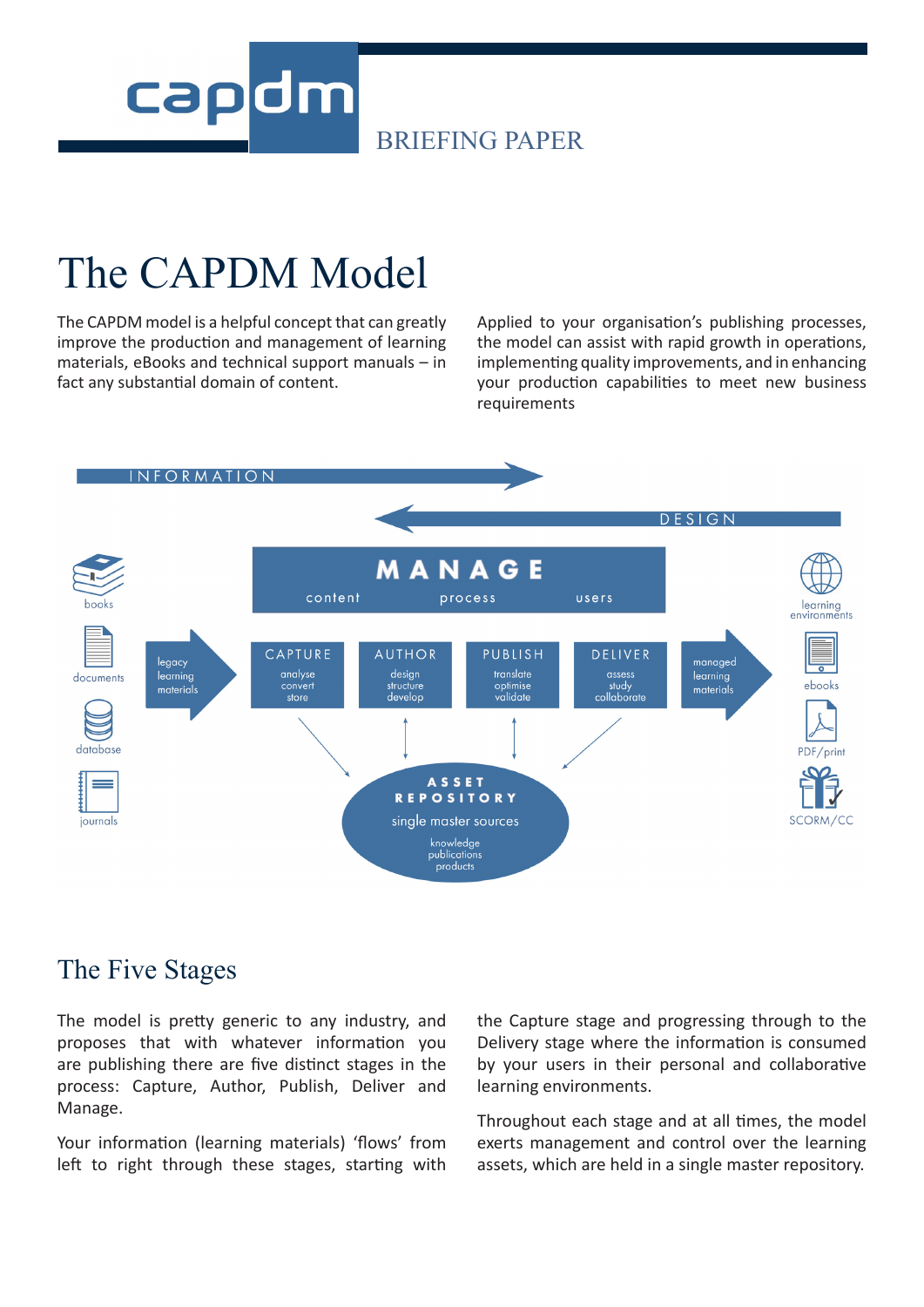

You may already have a large body of legacy learning materials on paper, or perhaps thousands of electronic files formatted in a variety of incompatible formats.

The efforts involved in rescuing these valuable assets into more healthy electronic formats comprise the Capture step in the CAPDM model.

There is little point in rescuing your old materials into new formats if they are just going to become tomorrow's legacy assets again. So do it right first time.

Invest in the use of international information standards such as XML to future proof your materials, and do it once and forever.

# CAPTURE analyse convert store

Various kinds of authoring tasks are involved in designing and developing digital learning assets - from typing words into a text editor through to creating sophisticated software simulations.

Authoring tomorrow's learning materials is no longer the task of a single author; it needs a skilled team of subject experts, programmers and interactive information designers to make best use of the new media.

Applying standards to the authoring process creates an opportunity to build a master source repository that contains the individual master versions of each valuable asset.

This encourages re-use, and greatly reduces the cost and problems of working with multiple master versions in differing formats.

# AUTHOR

design structure develop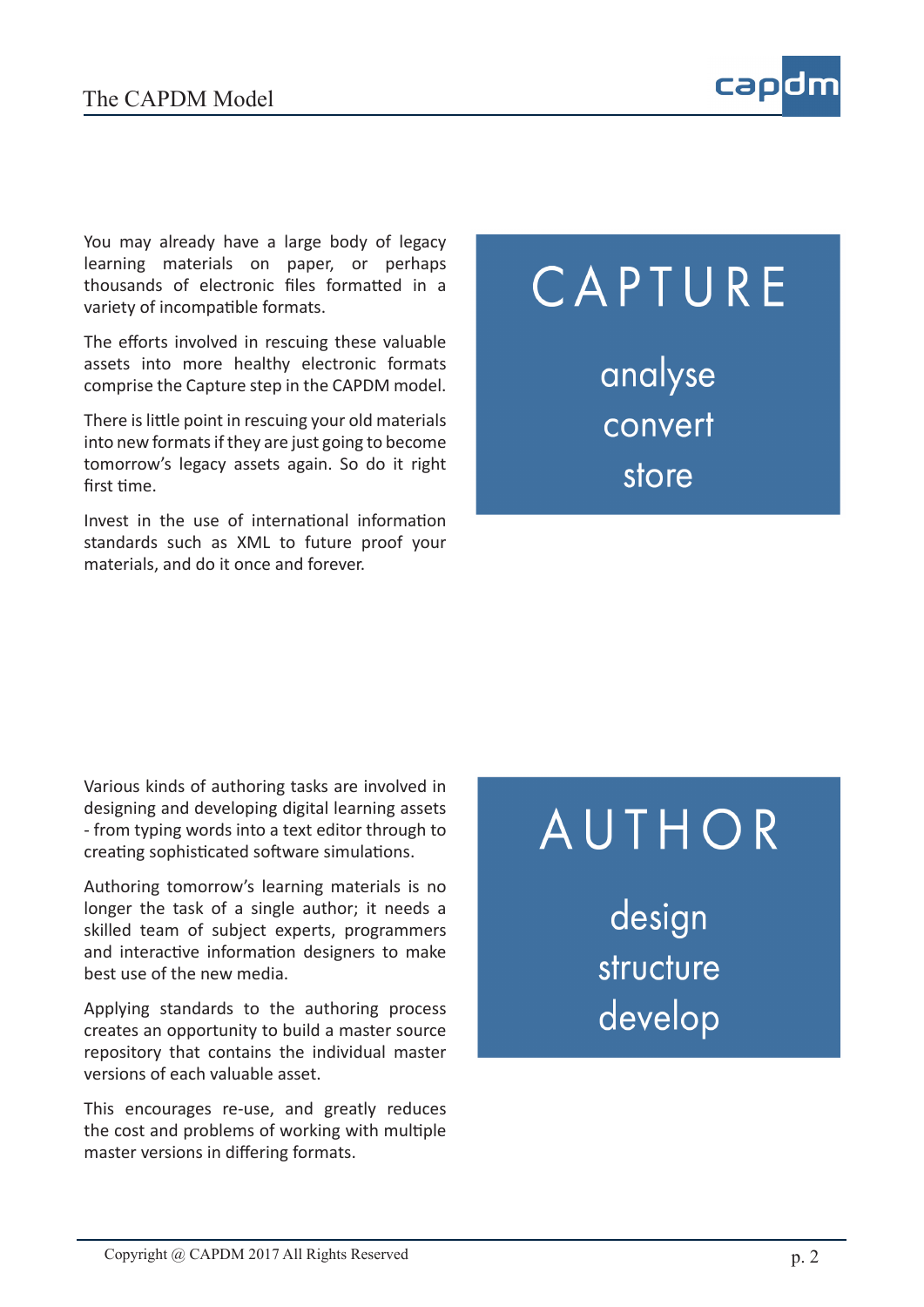

## PUBLISH

translate optimise validate

Publishing activities focus on extracting learning materials from your master source repository and getting them all ready together for optimal delivery on a particular medium or in a chosen learning environment.

Key processes here include automatically generating large electronic publications using batch production processes. This allows delivered publications to be updated more quickly with less effort, year after year, providing a permanent publishing solution for all media.

CAPDM's publishing tools also help you to build better learning environments that are personalised for each learner, helping them to organise their study better and to access the information they need more quickly from a variety of integrated sources.

The CAPDM approach gives your information the independence it needs for effective delivery on any medium and in any open learning environment.

# DELIVER

assess study collaborate The Deliver stage is the most important one of the CAPDM model in that if the publication fails in its delivery, the effort involved in the capture, author and publish steps goes un-rewarded.

Key functionalities related to the chosen delivery medium drive the capabilities of the entire production system you have built in the earlier stages.

Information may flow through the CAPDM model from left to right, but the functionality you have to support also configures it from right to left.

We all prefer to be able to choose how we consume information. Giving consumers different delivery choices for the same information content is more appealing and pragmatic.